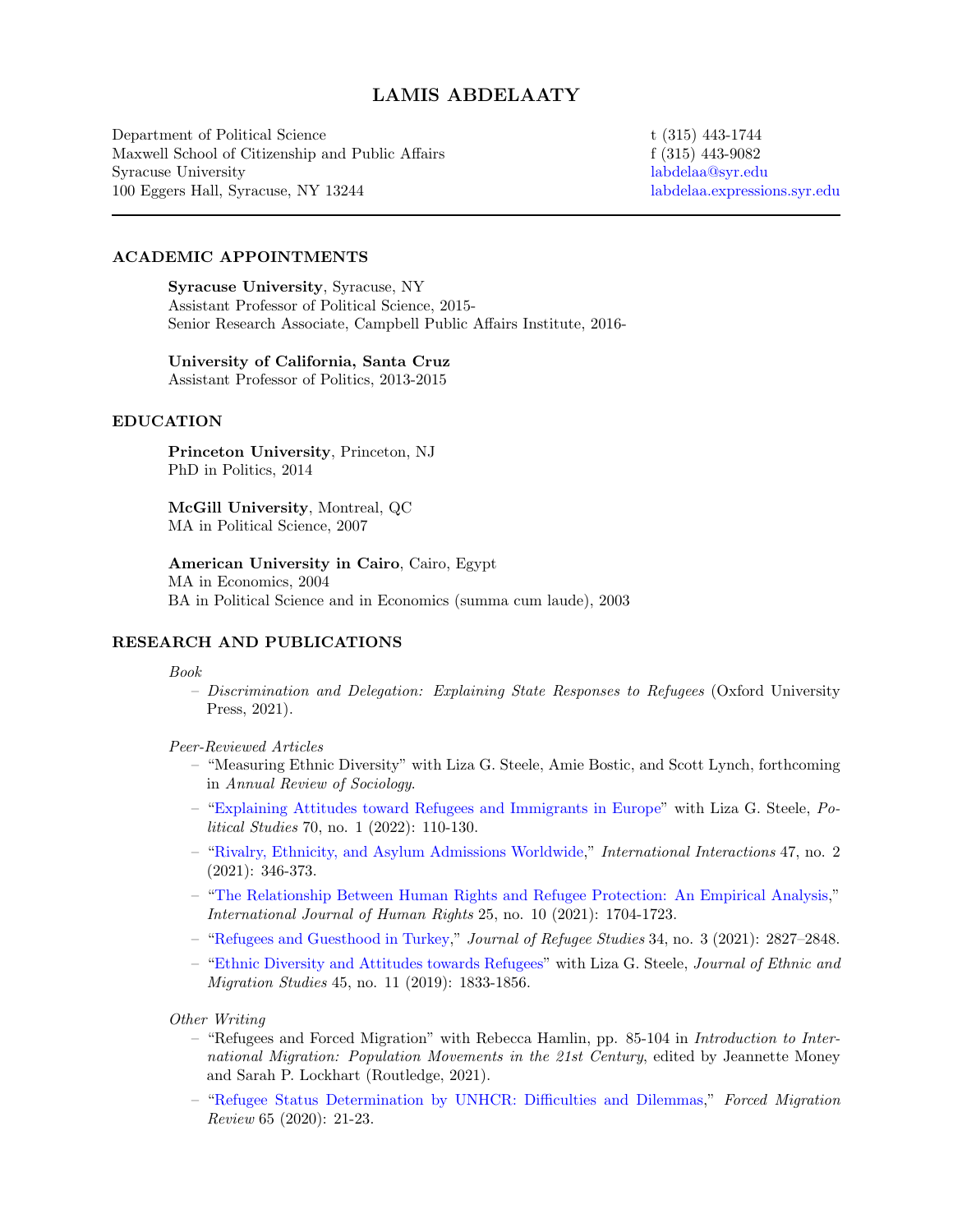- ["Explaining State Responses to Refugees,](https://connect.apsanet.org/s43/wp-content/uploads/sites/13/2017/06/APSACitizenshipMigrationNewsletter_42_final.pdf)" Migration and Citizenship: Newsletter of the American Political Science Association Organized Section on Migration and Citizenship 4, no. 2 (2016): 33-38.
- ["'Migrants' or 'Refugees'? It's the Wrong Question,](https://www.washingtonpost.com/news/monkey-cage/wp/2015/10/23/migrants-or-refugees-its-the-wrong-question-heres-how-to-help-the-people-fleeing-to-europe/)" with Rebecca Hamlin, Washington Post: Monkey Cage, 23 Oct. 2015.
- Review of Refugees in International Relations, edited by Alexander Betts and Gil Loescher, Journal of Politics 74, no. 1 (2012).

## Working Papers

- ["Do Rights Violations Deter Refugees?"](https://labdelaa.expressions.syr.edu/wp-content/uploads/SSRN-id3714970.pdf) (revise & resubmit)
- "Misperceptions About Refugee Policy," with Emily Thorson (revise & resubmit)
- "Support for Refugees in the United States: A Conjoint Experiment" with Liza G. Steele and Nga Than
- "Democratization and Attitudes towards Immigrants in the Middle East and North Africa" with Bess Davis
- "Conceptualizing and Measuring Refugee Crises"

## GRANTS, FELLOWSHIPS AND AWARDS

#### External

- Franklin Research Grant, American Philosophical Society (2016)
- Best Dissertation Award, Migration and Citizenship section of the American Political Science Association (2015)
- Emerging Diversity Scholar Citation, University of Michigan National Center for Institutional Diversity (2013)
- Doctoral Dissertation Improvement Grant, National Science Foundation (2011-2013)

#### Internal

- Meredith Teaching Recognition Award for Early Performance (2020-2021)
- SOURCE Research Assistant Grant Program (2020)
- Intelligence Community Center for Academic Excellence Small Research Grant, with Heidi Stallman and Amr El Afifi (2020)
- CUSE Interdisciplinary Seminar Grant, with Arlene Kanter, Michael Gill, Audie Klotz, Cora True-Frost, and Corri Zoli (2019)
- Andrew Berlin Family National Security Research Fund, Institute for Security Policy and Law (2018)
- Faculty Research Mini-Grant, Campbell Public Affairs Institute (2018, 2019)
- Faculty Research Mini-Grant, Program for the Advancement of Research on Conflict and Collaboration (2018)
- Appleby-Mosher Faculty Research Grant, Maxwell School of Citizenship and Public Affairs (2015, 2016, 2020)
- Faculty Research Grant, University of California Santa Cruz Committee on Research (Declined, 2015)
- Graduate Fellow, Princeton Institute for International and Regional Studies (2012-2013)
- Summer Research Grant, Mamdouha S. Bobst Center for Peace and Justice (2010)
- Dissertation Research Grant, Princeton Institute for International and Regional Studies (2010)
- Summer Language Grant, Princeton Institute for International and Regional Studies (2008)
- Graduate Merit Fellowship, American University in Cairo (2004-2005)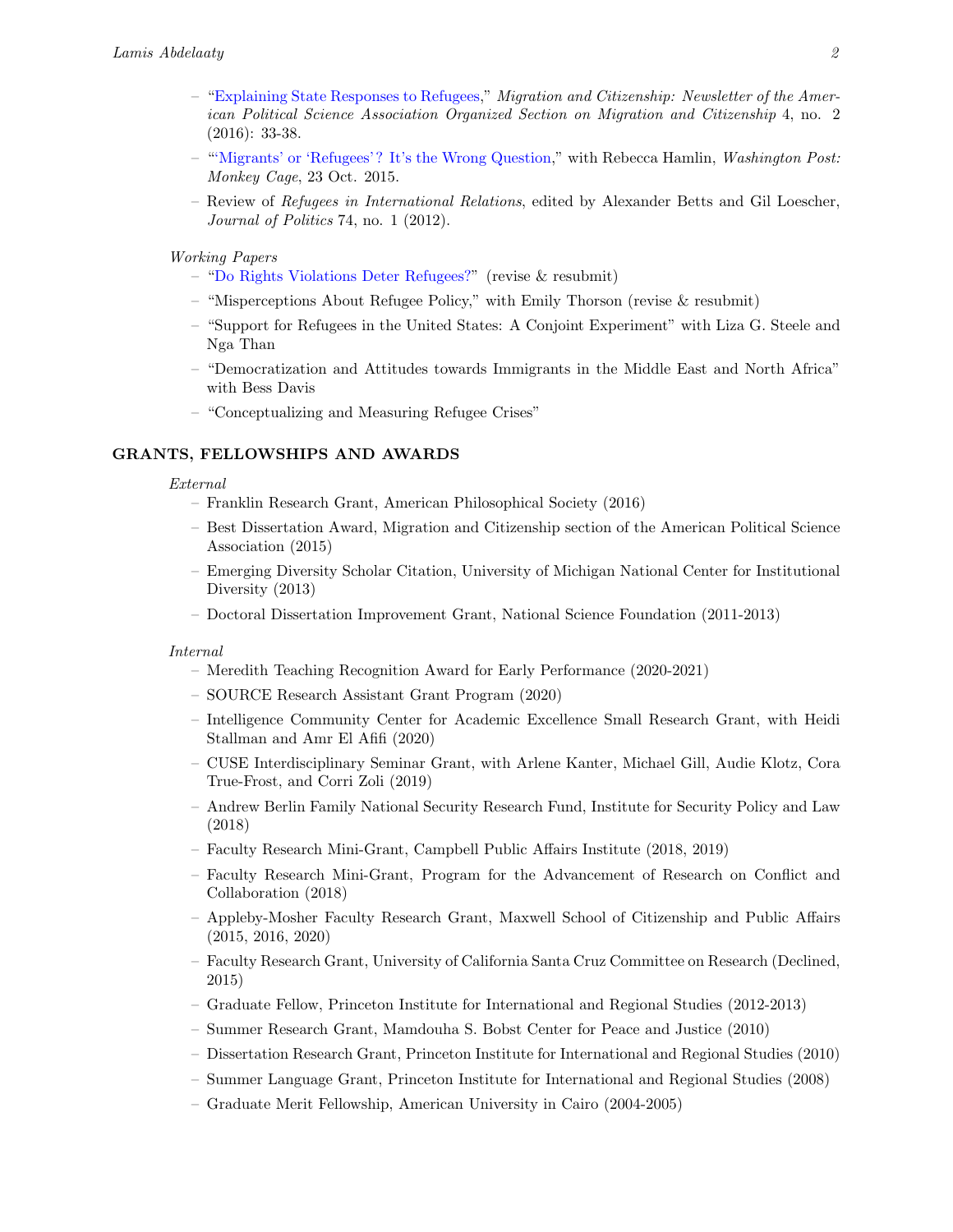# INVITED TALKS AND CONFERENCE PARTICIPATION

#### Invited Presentations

- York University, Centre for Refugee Studies, 2021
- Cornell University, Migrations Initiative, 2021
- University of California, San Diego, Center for Comparative Immigration Studies, 2021
- University of Bristol, Migration Mobilities Bristol, 2021
- State University of New York at Binghamton, Middle East and North Africa Studies, 2021
- Columbia University, International Politics Seminar, 2020
- University of California, Los Angeles, Center for Study of International Migration, 2020
- McGill University, Institute for the Study of International Development Annual Conference, 2019
- Cornell University, Workshop on the Politics and Policy of Migration in Europe and North America, 2017
- Colgate University, Lampert Institute for Civic and Global Affairs Speakers Series, 2016
- Cornell University, Department of Government PSAC Workshop Seminar, 2016
- State University of New York at Binghamton, Lyceum's Pearl and Albert Mall Lecture, 2016
- Princeton University, Workshop on Contested Multilateralism, 2016
- State University of New York at Cortland, Forum on Migrants and Refugees from Asia, 2016
- Northwestern University, Symposium: From Temporary Protection to Permanent Settlement: Challenges to the Integration of Syrian Refugees in Turkey, 2015
- Texas A&M University, International Affairs Research Workshop, 2015
- Northwestern University, Workshop on Refugee Protection Outside of the International Legal Framework, 2014
- George Washington University, Institute for Middle East Studies Annual Conference, 2014
- Georgetown University, Annual Symposium on Arab World Diasporas and Migrations, 2011

### Conference Presentations

- International Studies Association: 2021, 2019, 2017, 2014, 2013, 2012, 2011, 2009, 2007
- International Association for the Study of Forced Migration: 2021, 2018
- Law and Society Association: 2021, 2016
- American Political Science Association: 2021, 2011
- Peace Science Society: 2019
- Middle East Studies Association: 2017
- Stanford-Berkeley Immigration Conference: 2014
- Canadian Association for Refugee and Forced Migration Studies: 2011
- Midwest Political Science Association: 2011, 2006

## Other Conference Activity

- Panel Organizer, International Studies Association: 2014
- Chair and Discussant, International Studies Association: 2014, 2007
- Discussant, AUC Forum on the Economic and Business History of Egypt and the Middle East: 2004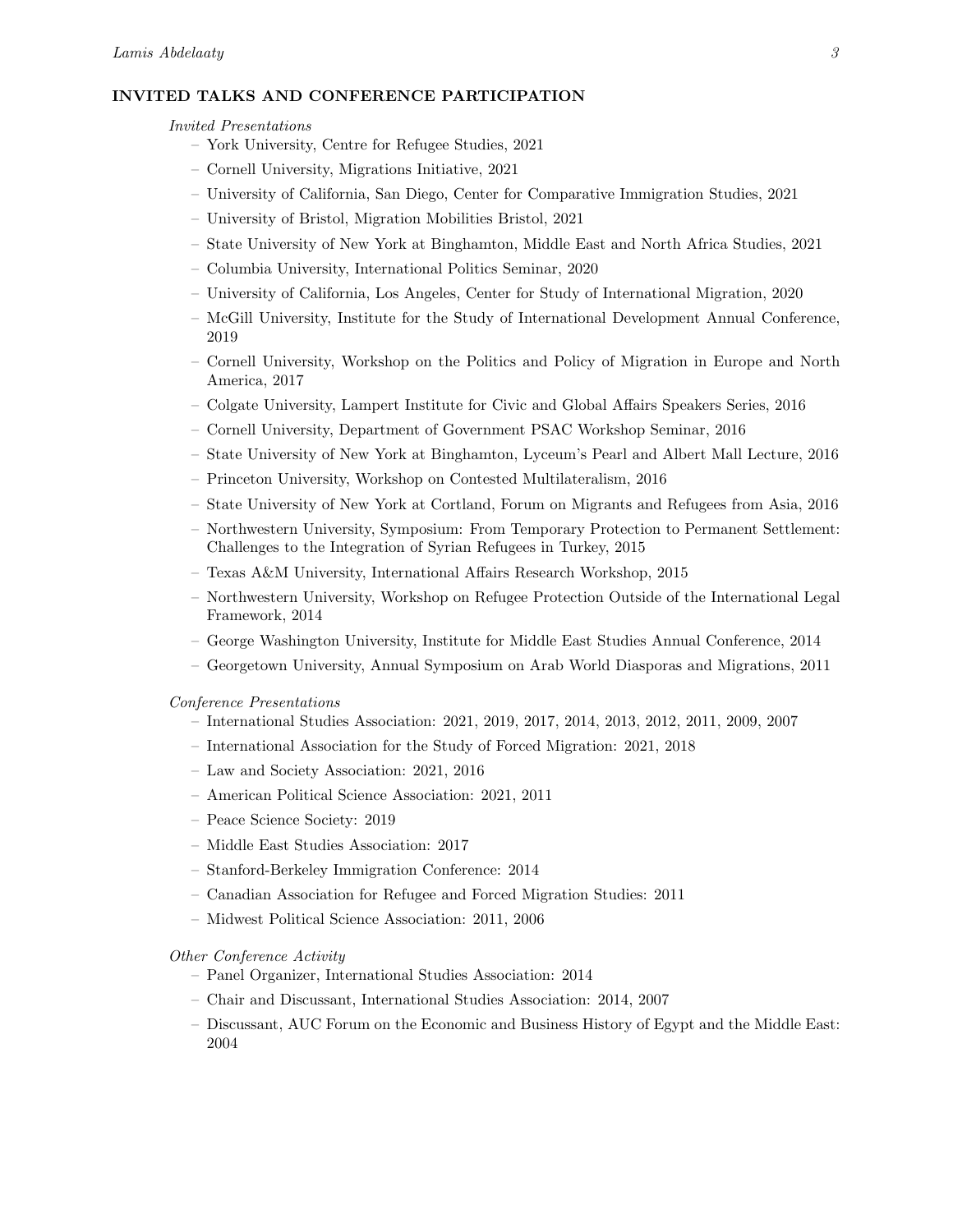# RESEARCH EXPERIENCE

Fieldwork and Archival Research in Egypt, Kenya, Switzerland, Turkey and the UK. Affiliated with:

- Center for Migration and Refugee Studies, American University in Cairo (2010)
- Migration Research Program, Koç University, Istanbul (2012)

Junior Professional Fellow, United Nations University, Office at the United Nations, New York, NY (2007)

Economic Researcher and Assistant Editor-in-Chief, Center for Project Evaluation and Macroeconomic Analysis, Ministry of International Cooperation, Cairo, Egypt (2003-2005)

# TEACHING EXPERIENCE

## Syracuse University

- International Law and Organizations (graduate seminar)
- International Human Rights (graduate seminar)
- Humanitarian Action in World Politics (undergraduate seminar)
- Refugees in International Politics (undergraduate lecture)
- Human Rights and Global Affairs (undergraduate lecture)

## Advising

- Doctoral Dissertation Committee: Julia McDaniel-Bouley (in progress), Farrah Brown (in progress), Bess Davis (in progress), Sefa Secen (in progress), Franziska Boehme Newell (2017)
- Honors Capstone Advisor: Lara Hicks (2020, University Scholar), Caitlin Harrison (2018, University Scholar, Honors Program Honorable Mention for Best Social Science Capstone, Maxwell Celebration of Undergraduate Scholarship Outstanding Student Research Paper Recipient)
- McNair Faculty Mentor: Anita Benn (2018)
- Political Science Distinction Reader: Carolee Lantigua (2017), David Kimelman (2016)

## University of California, Santa Cruz

- Humanitarian Action in World Politics (undergraduate seminar)
- Theories of International and World Politics (undergraduate lecture)
- International Politics of Forced Migration (undergraduate lecture)

#### Advising

- Senior Thesis Advisor: Mallika Palecanda (2015, Dean's Award for Undergraduate Research Recipient)
- Qualifying Exam Committee: Sarah Almutairi (2015)
- Other Instruction and Mentoring
	- Workshop on Mixed Methods Research (2014, 2015)
	- Merrill Undergraduate Research Mentorship Program (2013-2014)

## PROFESSIONAL ACTIVITY AND SERVICE

Service to Syracuse University

- Advisory Board Member, Campbell Public Affairs Institute (2021-2022)
- PhD Qualifying Examination Committee for International Relations, Department of Political Science (2021-2022, 2017-2018)
- Faculty Advisor, Amnesty International at Syracuse University (2021-2022)
- Faculty Search Committee, Department of Political Science (2020-2021, 2019-2020)
- Reviewer, SOURCE/Honors Program research grants (2021)
- Undergraduate Studies Committee, Department of Political Science (2020-2021)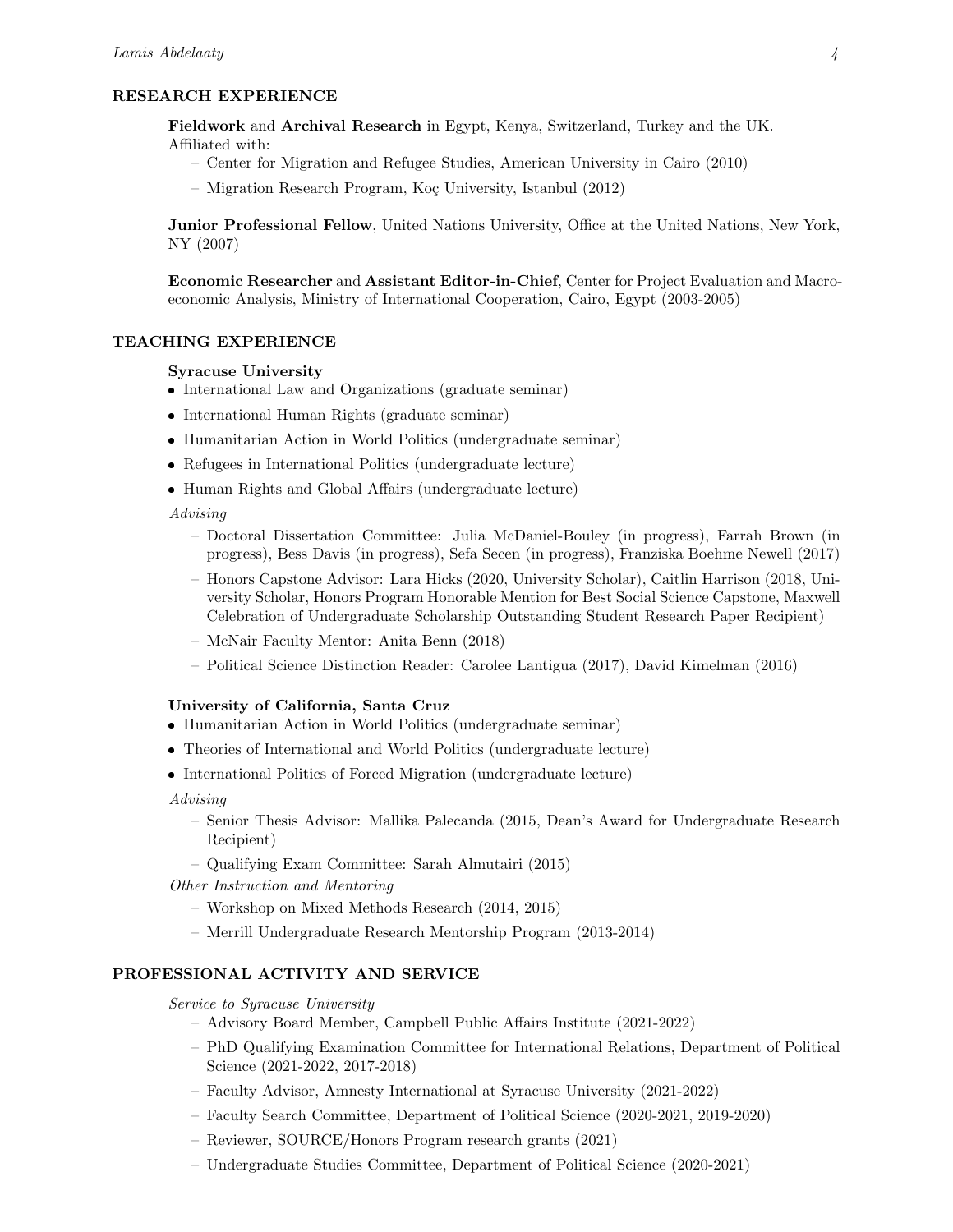- Coordinator, Political Science Research Workshop (2018-2020)
- Graduate Admissions and Funding Committee, Department of Political Science (2018-2019)
- Selection Committee, Coronat Scholars Program (2016)
- Panelist at university events: Spotlight on Syria: Humanitarian Intervention and Sovereignty (2017), The Gendered Perils of War and Forced Migration (2016), Running for Cover: Politics, Justice and Media in the Syrian Conflict (2016)
- Faculty Advisory Board Member, Syracuse University Program for Refugee Assistance (2015- 2016)

Service to University of California, Santa Cruz

- Politics Committee Member, Deans' and Chancellors' Undergraduate Research Award (2015)
- Member, Department of Politics Undergraduate Committee (2013-2015)
- Faculty Consultant, Center for Statistical Analysis in the Social Sciences (2013-2015)

Service to the Profession

- Associate Editor, Journal of Refugee Studies (2021-2024)
- Host, New Books in Political Science podcast (2021-)
- Member-at-Large, Executive Committee, Ethnicity, Nationalism and Migration section of the International Studies Association (2021-2023)
- Advisory Board, Protection without Ratification? International Refugee Law beyond States Parties to the 1951 Refugee Convention (2021)
- Conference Organizer (with Rebecca Hamlin), Politics of the Migrant/Refugee Binary, Virtual Conference (2021)
- Member, Distinguished Scholar Award Committee, Ethnicity, Nationalism and Migration section of the International Studies Association (2021)
- Member, Best Article & Chapter Award Committee, Ethnicity, Nationalism and Migration section of the International Studies Association (2020)
- Member, Best Dissertation Award Selection Committee, Migration and Citizenship section of the American Political Science Association (2020)
- Member, Martin O. Heisler Award Committee for Best Graduate Student Paper, Ethnicity, Nationalism and Migration section of the International Studies Association (2015)
- Conference Organizer (with Luara Ferracioli), The Ethics and Politics of the Global Refugee Regime, Princeton, NJ (2013)
- Reviewer for: American Sociological Review, Comparative Political Studies, Conflict Management and Peace Science, Foreign Policy Analysis, Geopolitics, International Interactions, International Migration Review, International Studies Quarterly, Journal of Ethnic and Migration Studies, Migration Studies, National Science Foundation Law and Social Sciences Program, Political Studies, Politics and Religion, Review of International Studies, World Politics

## ADDITIONAL TRAINING

Summer Institute in Survey Research Techniques, Workshop on Writing Questions for Surveys, University of Michigan, Ann Arbor, Virtual Workshop, 2021.

Summer Institute for Technology-Enhanced Teaching and Learning, Syracuse University, Virtual Program, 2020.

Inter-University Consortium for Political and Social Research, Workshop on Causal Inference in the Social Sciences, University of California, Berkeley, CA, 2011.

International Summer School in Forced Migration, Refugee Studies Centre, University of Oxford, Oxford, UK, 2010.